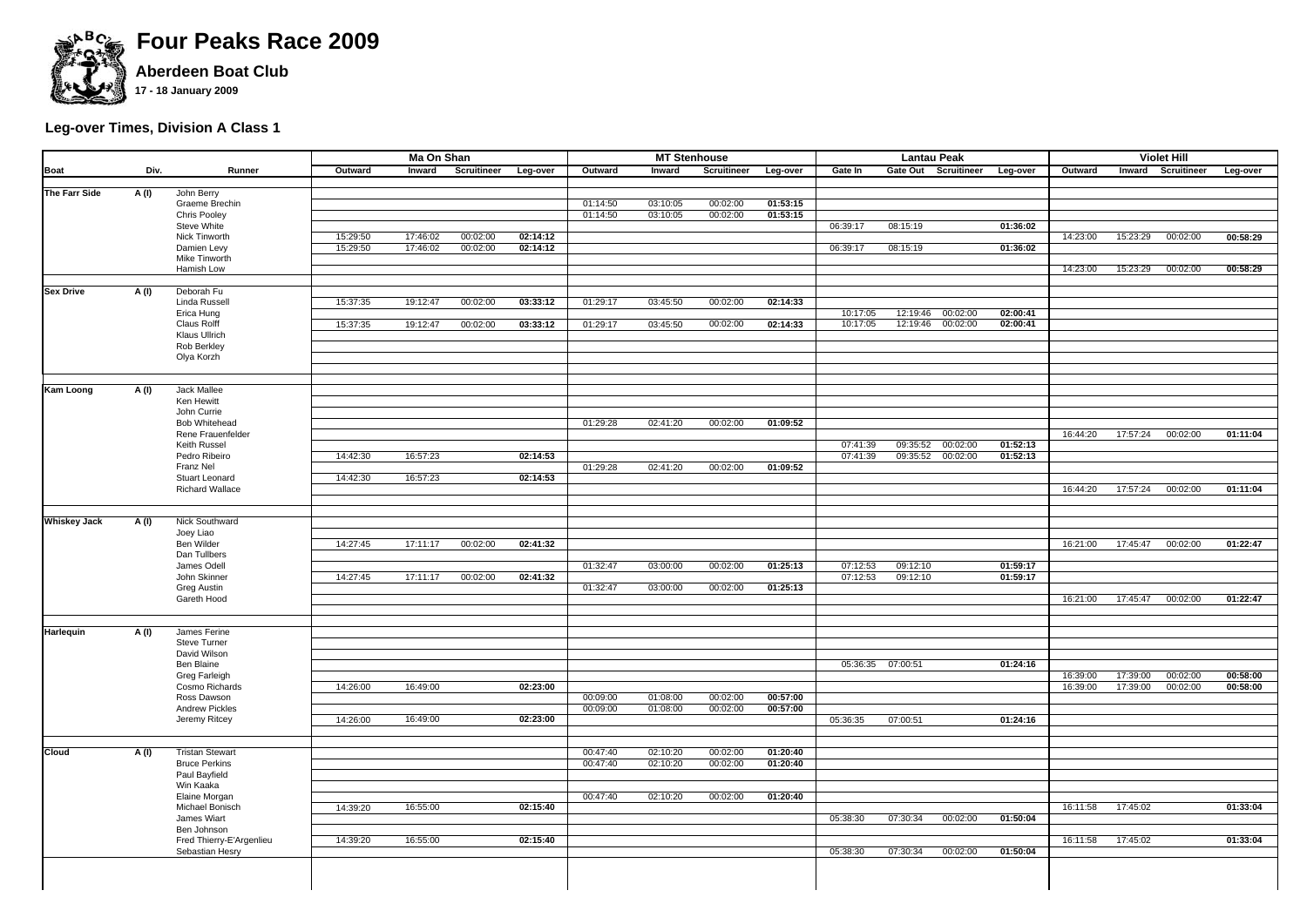

# **Four Peaks Race 2009**

**Aberdeen Boat Club 17 - 18 January 2009**

| Taxi | A (I) | Chien Wai Tak<br>Kan Chee Man<br>Tang Ka Nin<br>Kan Wing Lok   |  |  |
|------|-------|----------------------------------------------------------------|--|--|
|      |       |                                                                |  |  |
|      |       |                                                                |  |  |
|      |       |                                                                |  |  |
|      |       | Yu Po Mei                                                      |  |  |
|      |       | Lau Tin Lun, Alan<br>Lui Sau Yeung, Stanley<br>Sung Wing Kwong |  |  |
|      |       |                                                                |  |  |
|      |       |                                                                |  |  |
|      |       |                                                                |  |  |
|      |       |                                                                |  |  |

## **Leg-over Times, Division A Class II**

| Kei Lun             | A (II) | Richard van den Berg   |          |          |          |          |          |          |          |          |          |                    |                   |          |          |                   |          |          |
|---------------------|--------|------------------------|----------|----------|----------|----------|----------|----------|----------|----------|----------|--------------------|-------------------|----------|----------|-------------------|----------|----------|
|                     |        | Adrie Offringa         |          |          |          |          |          |          |          |          |          | 10:13:58  11:58:47 | 00:02:00          | 01:42:49 |          |                   |          |          |
|                     |        | Tom Ros                | 14:23:12 | 17:27:06 | 00:02:00 | 03:01:54 |          |          |          |          |          |                    |                   |          |          |                   |          |          |
|                     |        | Sander Boelen          |          |          |          |          |          |          |          |          |          |                    |                   |          |          | 17:38:35 19:06:30 |          | 01:27:55 |
|                     |        | <b>Edward Wehry</b>    |          |          |          |          |          |          |          |          |          | 10:13:58  11:58:47 | 00:02:00          | 01:42:49 |          |                   |          |          |
|                     |        | Lothar Erdmann         |          |          |          |          | 00:47:10 | 02:58:35 | 00:02:00 | 02:09:25 |          |                    |                   |          |          |                   |          |          |
|                     |        | Peter Onderwater       |          |          |          |          | 00:47:10 | 02:58:35 | 00:02:00 | 02:09:25 |          |                    |                   |          |          |                   |          |          |
|                     |        | Job van den Noord      |          |          |          |          |          |          |          |          |          |                    |                   |          |          |                   |          |          |
|                     |        | Alexander van Liefland |          |          |          |          |          |          |          |          |          |                    |                   |          |          | 17:38:35 19:06:30 |          | 01:27:55 |
|                     |        | Paul Schram            | 14:23:12 | 17:27:00 | 00:02:00 | 03:01:48 |          |          |          |          |          |                    |                   |          |          |                   |          |          |
|                     |        |                        |          |          |          |          |          |          |          |          |          |                    |                   |          |          |                   |          |          |
| <b>Scilly Billy</b> | A (II) | <b>Nigel Davis</b>     |          |          |          |          |          |          |          |          |          |                    |                   |          |          |                   |          |          |
|                     |        | <b>Rick Bilby</b>      |          |          |          |          |          |          |          |          |          |                    |                   |          |          |                   |          |          |
|                     |        | Christian Wright       |          |          |          |          |          |          |          |          | 05:52:49 |                    | 08:18:21 00:02:00 | 02:23:32 |          |                   |          |          |
|                     |        | Matthew Gearing        | 16:13:34 | 18:21:15 | 00:02:00 | 02:05:41 | 23:43:10 | 02:09:10 | 00:02:00 | 02:24:00 |          |                    |                   |          |          |                   |          |          |
|                     |        | <b>Arwel Lewis</b>     |          |          |          |          |          |          |          |          | 05:52:49 |                    | 08:18:21 00:02:00 | 02:23:32 |          |                   |          |          |
|                     |        | <b>Tim Marriott</b>    | 16:13:34 | 18:21:15 | 00:02:00 | 02:05:41 |          |          |          |          |          |                    |                   |          | 14:20:10 | 15:35:34          | 00:02:00 | 01:13:24 |
|                     |        | Phil Ankel             |          |          |          |          | 23:43:10 | 02:09:10 | 00:02:00 | 02:24:00 |          |                    |                   |          | 14:20:10 | 15:35:34          | 00:02:00 | 01:13:24 |
|                     |        |                        |          |          |          |          |          |          |          |          |          |                    |                   |          |          |                   |          |          |
| GA                  | A(II)  | Arthur Ho              |          |          |          |          |          |          |          |          |          |                    |                   |          |          |                   |          |          |
|                     |        | Adley Tsang            | 15:43:18 | 18:35:25 |          | 02:52:07 |          |          |          |          |          |                    |                   |          | 16:59:00 | 17:59:55          | 00:02:00 | 00:58:55 |
|                     |        | Jonathan Poon          |          |          |          |          |          |          |          |          | 10:45:18 | 12:56:22           | 00:02:00          | 02:09:04 |          |                   |          |          |
|                     |        | Thomas Sit             |          |          |          |          | 03:09:15 | 05:09:15 |          | 02:00:00 |          |                    |                   |          |          |                   |          |          |
|                     |        | Lai Wai Ming           |          |          |          |          |          |          |          |          |          |                    |                   |          |          |                   |          |          |
|                     |        | Chan Chi Keung         |          |          |          |          |          |          |          |          | 10:45:18 | 12:56:22           | 00:02:00          | 02:09:04 |          |                   |          |          |
|                     |        | Francis Mok            |          |          |          |          | 03:09:15 | 05:09:15 |          | 02:00:00 |          |                    |                   |          |          |                   |          |          |
|                     |        | Dennis Li              | 15:43:18 | 18:35:35 |          | 02:52:17 |          |          |          |          |          |                    |                   |          | 16:59:00 | 17:59:55          | 00:02:00 | 00:58:55 |
|                     |        |                        |          |          |          |          |          |          |          |          |          |                    |                   |          |          |                   |          |          |
|                     |        |                        |          |          |          |          |          |          |          |          |          |                    |                   |          |          |                   |          |          |
| <b>Tardis</b>       | A (II) | Laurent Laporte        | 15:31:00 | 17:56:00 | 00:02:00 | 02:23:00 |          |          |          |          | 09:51:48 | 11:44:27           | 00:02:00          | 01:50:39 |          |                   |          |          |
|                     |        | Romain Remy            | 15:31:00 | 17:56:00 | 00:02:00 | 02:23:00 |          |          |          |          | 09:51:48 | 11:44:27           | 00:02:00          | 01:50:39 |          |                   |          |          |
|                     |        | Peter Davies           |          |          |          |          |          |          |          |          |          |                    |                   |          |          |                   |          |          |
|                     |        | Harriet Skipworth      |          |          |          |          |          |          |          |          |          |                    |                   |          |          |                   |          |          |
|                     |        | Louis Brink            |          |          |          |          | 02:10:00 | 03:26:00 | 00:02:00 | 01:14:00 |          |                    |                   |          | 18:00:08 | 19:41:00          |          | 01:40:52 |
|                     |        | Micah Zimmerman        |          |          |          |          |          |          |          |          |          |                    |                   |          |          |                   |          |          |
|                     |        | Chris Giacomelli       |          |          |          |          | 02:10:00 | 03:26:00 | 00:02:00 | 01:14:00 |          |                    |                   |          | 18:00:08 | 19:41:00          |          | 01:40:52 |
|                     |        |                        |          |          |          |          |          |          |          |          |          |                    |                   |          |          |                   |          |          |

## **Leg-over Times, Division A Class IV**

| <b>ATE</b> | A (IV) | Mark Ashton     |          |          |          |          |          |          |          |          |          |          |          |          |          |          |
|------------|--------|-----------------|----------|----------|----------|----------|----------|----------|----------|----------|----------|----------|----------|----------|----------|----------|
|            |        | Juliet Ashton   |          |          |          | 04:55:00 | 07:10:00 | 02:15:00 |          |          |          |          |          |          |          |          |
|            |        | Riitta Hanninen | 18:35:00 | 21:55:00 | 03:20:00 |          |          |          | 09:07:42 | 11:16:30 | 00:02:00 | 02:06:48 | 05:15:00 | 06:25:00 | 00:02:00 | 01:08:00 |
|            |        | Dave Cooper     | 18:35:00 | 21:55:00 | 03:20:00 |          |          |          | 09:07:42 | 11:16:30 | 00:02:00 | 02:06:48 | 05:15:00 | 06:25:00 | 00:02:00 | 01:08:00 |
|            |        | Shanthi Flynn   | 18:35:00 | 21:55:00 | 03:20:00 |          |          |          |          |          |          |          | 05:15:00 | 06:25:00 | 00:02:00 | 01:08:00 |
|            |        | Alison Leedale  |          |          |          | 04:55:00 | 07:10:00 | 02:15:00 |          |          |          |          | 05:15:00 | 06:25:00 | 00:02:00 | 01:08:00 |
|            |        | Andy Jepps      | 18:35:00 | 21:55:00 | 03:20:00 | 04:55:00 | 07:10:00 | 02:15:00 | 09:07:42 | 11:16:30 | 00:02:00 | 02:06:48 | 05:15:00 | 06:25:00 | 00:02:00 | 01:08:00 |
|            |        |                 |          |          |          |          |          |          |          |          |          |          |          |          |          |          |